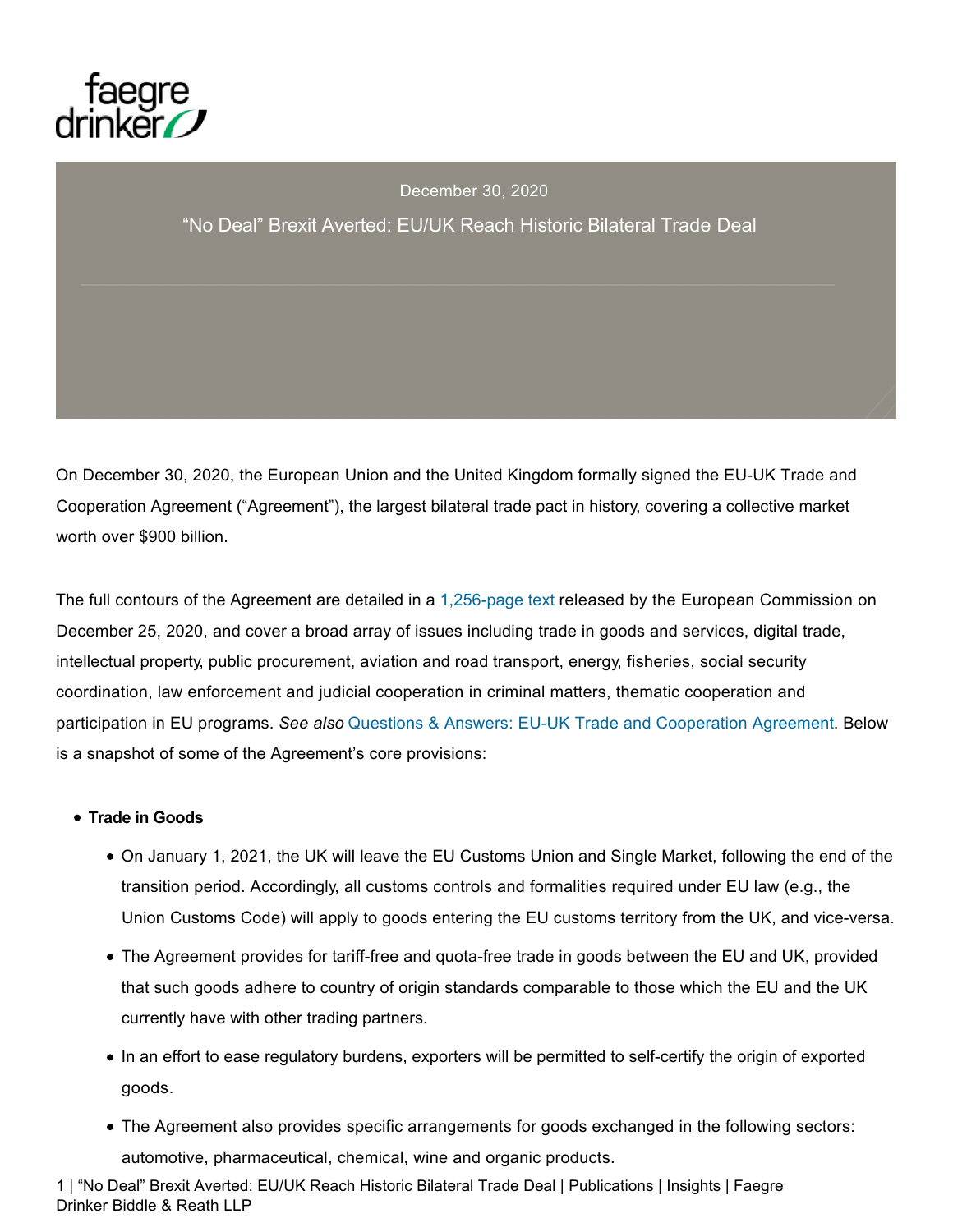For example, special restrictions are placed on automotives. Gasoline or diesel vehicles must be made with at least 55% local content to escape tariffs ("local content" will include parts made in the EU or UK); electric and hybrid vehicles must be made with at least 40% local content (although that figure increases to 45% by 2026); and batteries must be made with at least 30% local content (although that figure increases to 50% by 2026).

### **Trade in Services**

- The Agreement goes beyond the baseline provisions of the WTO's General Agreement on Trade in Services (GATS) — namely, through its inclusion of non-discrimination obligations to ensure EU service suppliers or investors are treated no less favorably than their UK counterparts, and vice-versa.
- Notwithstanding, because the UK will no longer be a part of the EU's Single Market, all UK service suppliers and investors must comply with the rules and regulations applicable to the EU country in which they are operating.
	- Notably, the Agreement provides little clarity for the financial services sector. The European Commission says it needs more information from the UK before it can commit to certain market access measures. Accordingly, the Agreement, as it now stands, includes standard provisions for financial services that are generally covered in the EU's FTAs with other trading partners. This area is subject to further discussions and a memorandum of understanding to be agreed over the coming months.

### **Level Playing Field**

- The maintenance of comparable regulatory standards (e.g., environmental, labor, social, and tax transparency) — also referred to as a "Level Playing Field" ― was one of the most contentious issues during the Brexit negotiations. The parties ultimately agreed, in principle, that both sides will not lower current regulatory standards in a manner that meaningfully affects trade or investment between the EU and the UK.
- The Agreement does not include so-called "ratchet clauses" that require the UK to strengthen its regulatory standards in lockstep with the EU. As an alternative, the Agreement allows either side to retaliate with tariffs if the other side's regulatory regime is meaningfully less stringent, thus creating an improper trade advantage. Regardless, any retaliatory measures are subject to arbitration by an independent panel.

### **Data Protection**

• The Agreement also includes commitments from both sides to uphold certain data protection standards; and, in the case of personal data transfers, the exporting party is required to respect international protocols.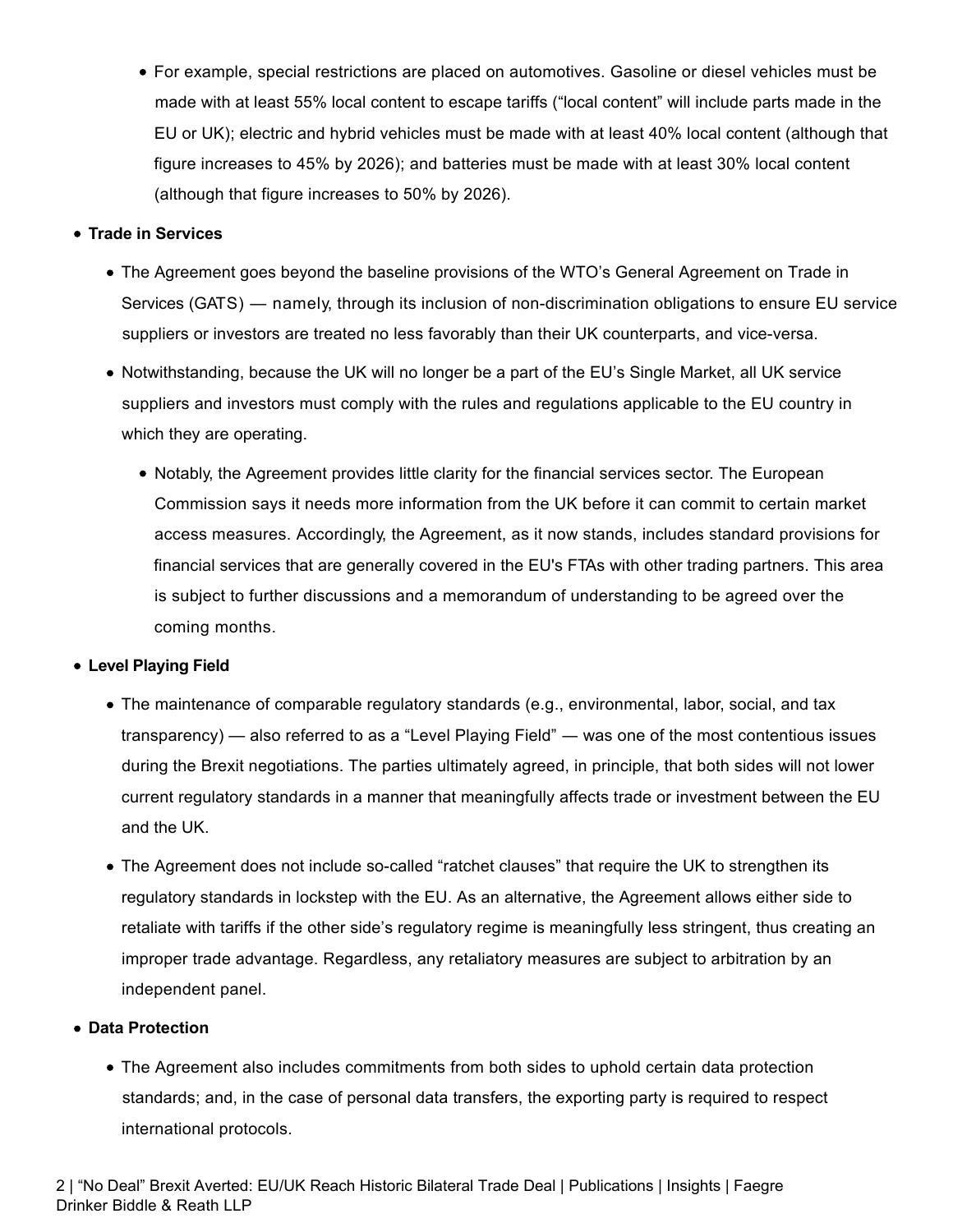Since March, the European Commission has been working on a so-called "adequacy decision" for the UK — essentially a determination that UK data protection standards are equivalent to the EU standards set out in the EU's General Data Protection Regulation (GDPR) and Law Enforcement Directive. The Agreement creates a four-month "specified period" (which can be extended to six months), during which time transfers of personal data from the European Economic Area to the UK will not be considered as transfers to "third countries." During this period, the UK may not make changes to its data protection regime, particularly in respect of international data transfers, without the agreement of the EU. This is welcome since such transfers would otherwise have required additional safeguards such as data transfer agreements between the EEA data exporters and the UK data importers. The specified period is intended to give some time for an adequacy decision, which is a relatively lengthy process, to be finalized. Other changes resulting from the end of the transition period are summarized in our separate alert.

Although the Agreement must still be formally approved by the European Parliament (which is expected to vote on the Agreement retrospectively early next year), the Agreement will go into full effect on January 1, 2021.

Further developments related to the implementation of the EU-UK trade agreement are expected to move quickly in the weeks and months ahead. Faegre Drinker will continue to closely monitor these issues and will provide further updates and insights as warranted. If you have questions or would like additional information, please contact any of the Faegre Drinker professionals listed below.

# MEET THE AUTHORS



## Kathleen M. Murphy

**Partner** 

+1 312 569 1155 Chicago kathleen.murphy@faegredrinker.com